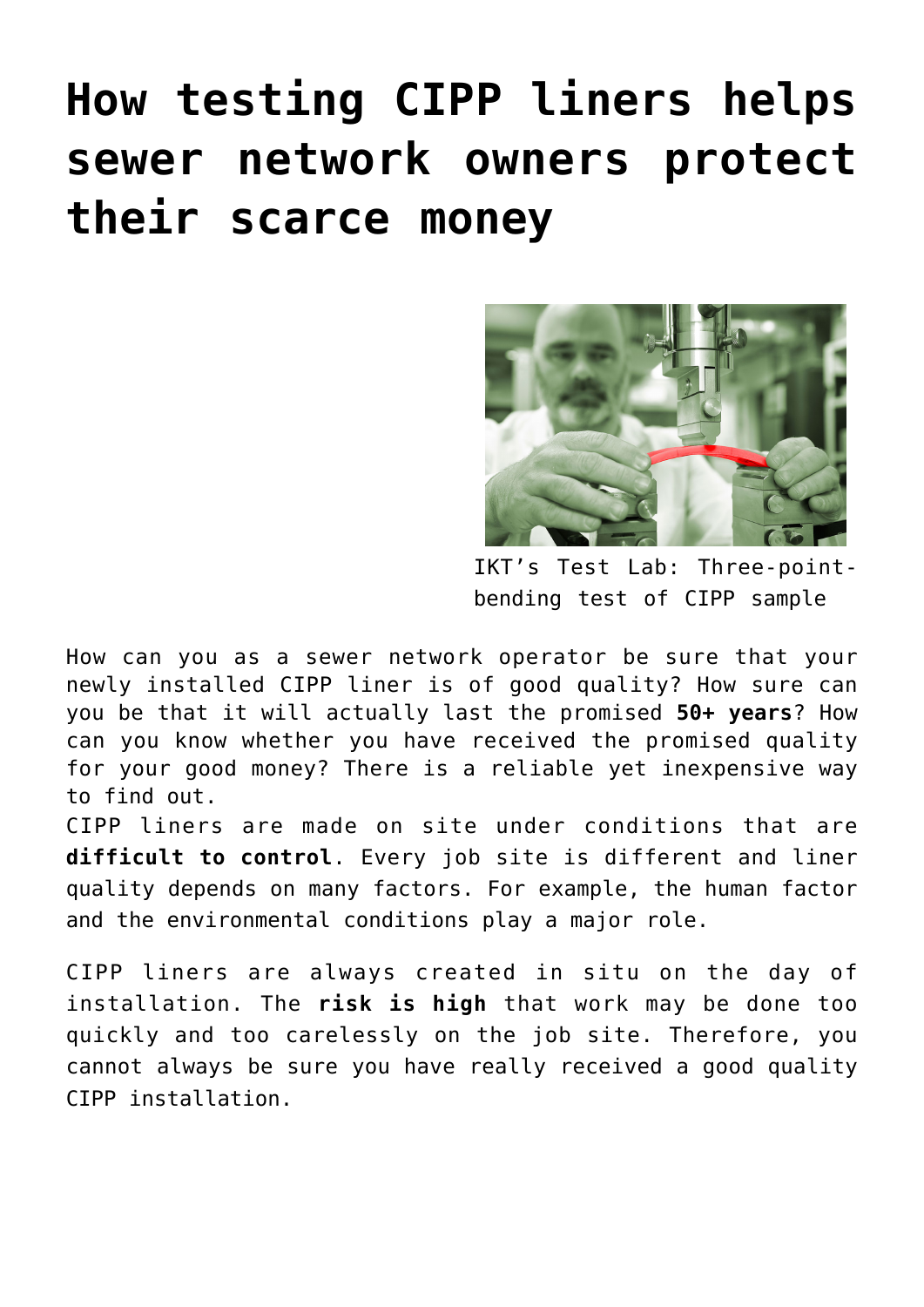

Initial assessment of a CIPP sample: searching for weak spots

## **CIPP Quality Risks**

You have to ask yourself: Were the curing **specifications** complied with? Is the wall thickness strong enough to withstand ground water pressure? Was a cheap or an expensive resin used? Is the liner really water tight?

Liners with poor material characteristics may not be stable and sufficiently **load-bearing**, and leak. Above all, they do not achieve the promised service life. Then you might have spent a lot of money for nothing and have to replace the liner with a new one at an early stage.

In the worst case, the sewer pipe has to be completely replaced with a new one. A very **expensive affair**.

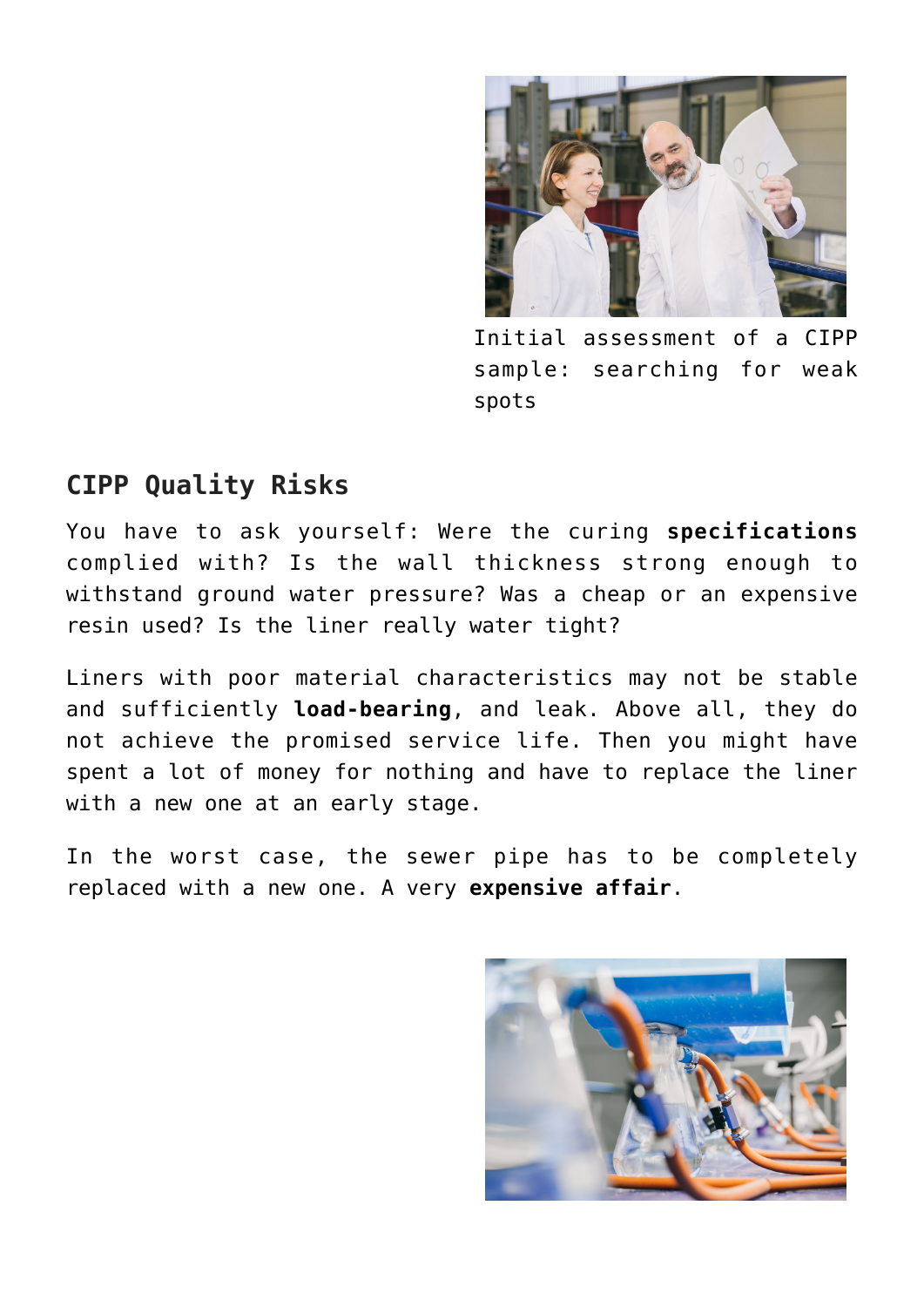# **Certainty through laboratory testing**

You can avoid all this by having tested your CIPP by IKT's lab directly **after installation**. For you, this is quite simple: You just have to extract a sample from the installed liner and send it to us.

We will determine the most important **material parameters** and compare them with the expected target specifications. We will also test your sample for water tightness.

Then you will receive an expert **test report** that can give you peace of mind.



Water tightness test with red dyed water

#### **Neutral and independent testing**

Our CIPP test center carries out **around 4,000** such quality tests every year. And we do so completely neutrally and independently, free from the economic interests of liner manufacturers and rehabilitation companies.

This is because we are a **neutral and non-profit** research and testing institute supported by more than 150 German municipalities, including Berlin, Munich and Hamburg.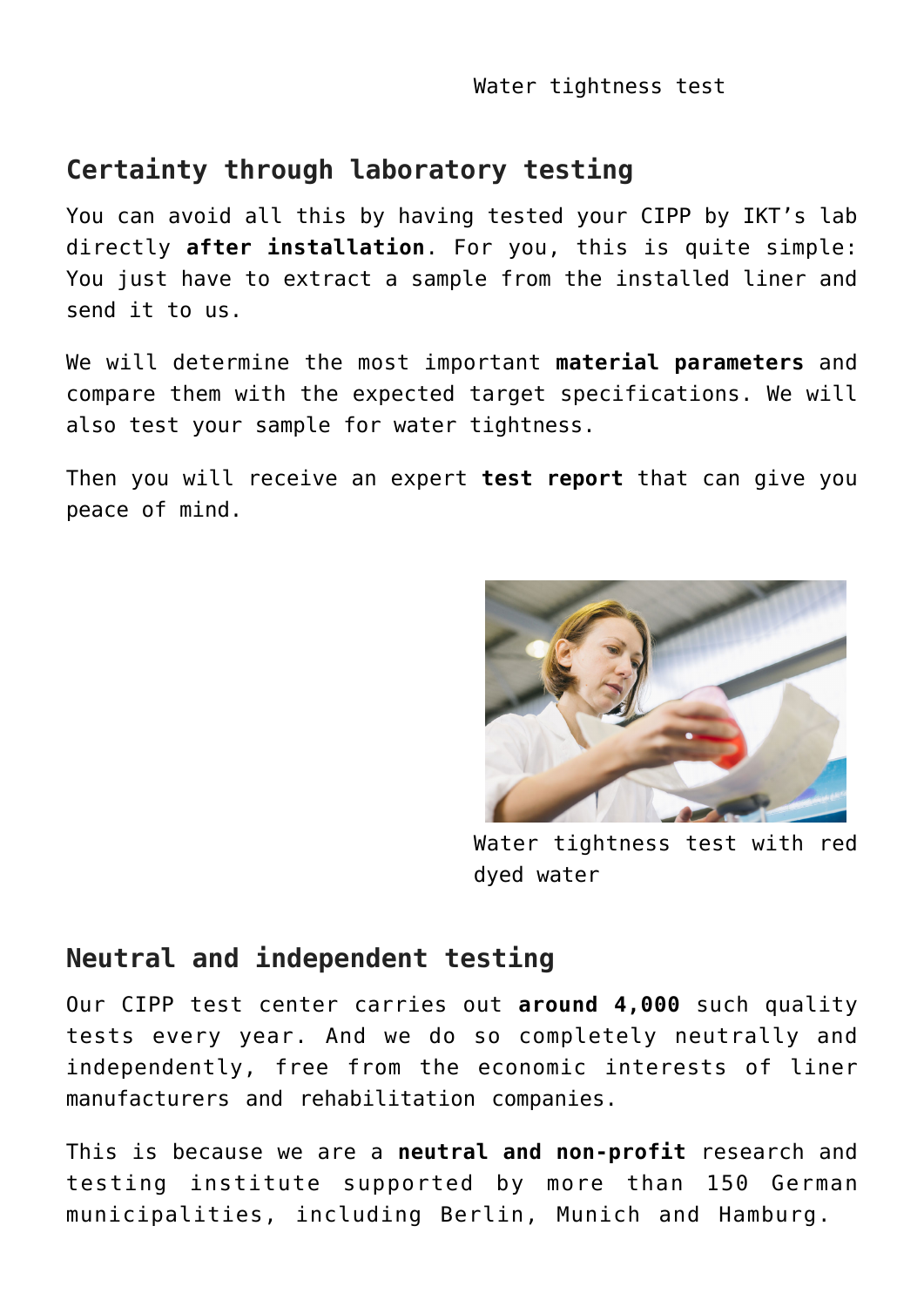We have been conducting quality tests on CIPP liners for **more than 25 years** and for which we have a strong reputation.



Rig for long-term tests

### **Contact us for testing**

So if you also want to have certainty about the quality of the CIPP installed at your site, contact us and we will make you a quote **immediately**. We will explain to you how to take the samples and how to send them to us. It is much easier than you think!

#### **Your contact person**

Dieter Homann is the longstanding **director** of the IKT laboratory. He is a widely recognized expert who participates in numerous expert panels in Germany and abroad. He will help you understand the complexities of CIPP quality and interpret test results. Contact him, he will be happy to answer all your questions!